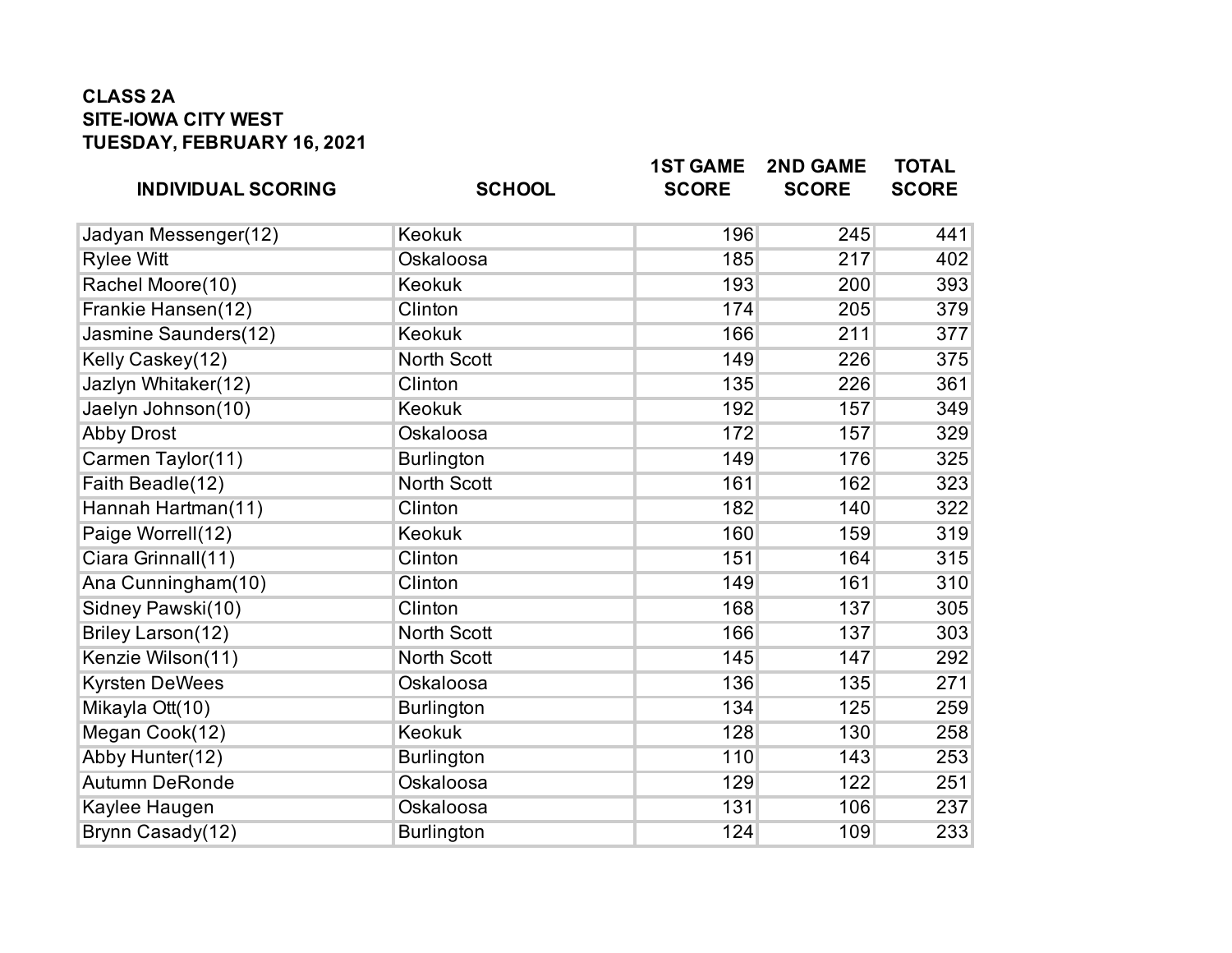| Katelyn Ott(9)          | <b>Burlington</b>     | 119         | 108 | 227         |
|-------------------------|-----------------------|-------------|-----|-------------|
| <b>Audrey Stoneberg</b> | Oskaloosa             | 94          | 116 | 210         |
| Megan Hollerauer(10)    | <b>Burlington</b>     | 95          | 89  | 184         |
| Lizzie Samara(9)        | North Scott           | 89          | 81  | 170         |
| Morelia Elias(12)       | <b>Mount Pleasant</b> | 140         | 0   | 140         |
| Eden Svoboda(11)        | <b>Mount Pleasant</b> | 128         | 0   | 128         |
| Addison McGehearty(9)   | <b>Mount Pleasant</b> | 126         | 0   | 126         |
| Tori Hixson(9)          | <b>Mount Pleasant</b> | 124         | 0   | 124         |
| Danielle Muhs(10)       | <b>Mount Pleasant</b> | 93          | 0   | 93          |
| Megan Smith(12)         | <b>Mount Pleasant</b> | 86          | 0   | 86          |
| Katy Jecks(11)          | North Scott           | $\mathbf 0$ | 0   | $\mathbf 0$ |

## **CLASS 2A SITE-IOWA CITY WEST FEBRUARY 16, 2021**

| <b>TEAM SCORING</b>   | <b>INDIVIDUAL</b><br><b>GAME</b><br><b>TOTAL</b> | <b>BAKER1</b><br><b>SCORE</b> | <b>BAKER 2 BAKER 3</b><br><b>SCORE</b> | <b>SCORE</b>   |
|-----------------------|--------------------------------------------------|-------------------------------|----------------------------------------|----------------|
| <b>Burlington</b>     | 1297                                             | 105                           | 113                                    | 108            |
| <b>Clinton</b>        | 1687                                             | 172                           | 159                                    | 188            |
| <b>Keokuk</b>         | 1879                                             | 221                           | 216                                    | 179            |
| <b>Mount Pleasant</b> | 1308                                             | 137                           | 113                                    | 114            |
| <b>North Scott</b>    | 1463                                             | 110                           | 159                                    | 147            |
| <b>Oskaloosa</b>      | 1490                                             | 138                           | 138                                    | 136            |
| Team                  | #REF!                                            | 0                             | 0                                      | 0              |
| Team                  | #REF!                                            | 0                             | 0                                      | 0              |
| Team                  | #REF!                                            | 0                             | 0                                      | $\overline{0}$ |
| Team                  | #REF!                                            | 0                             | 0                                      | 0              |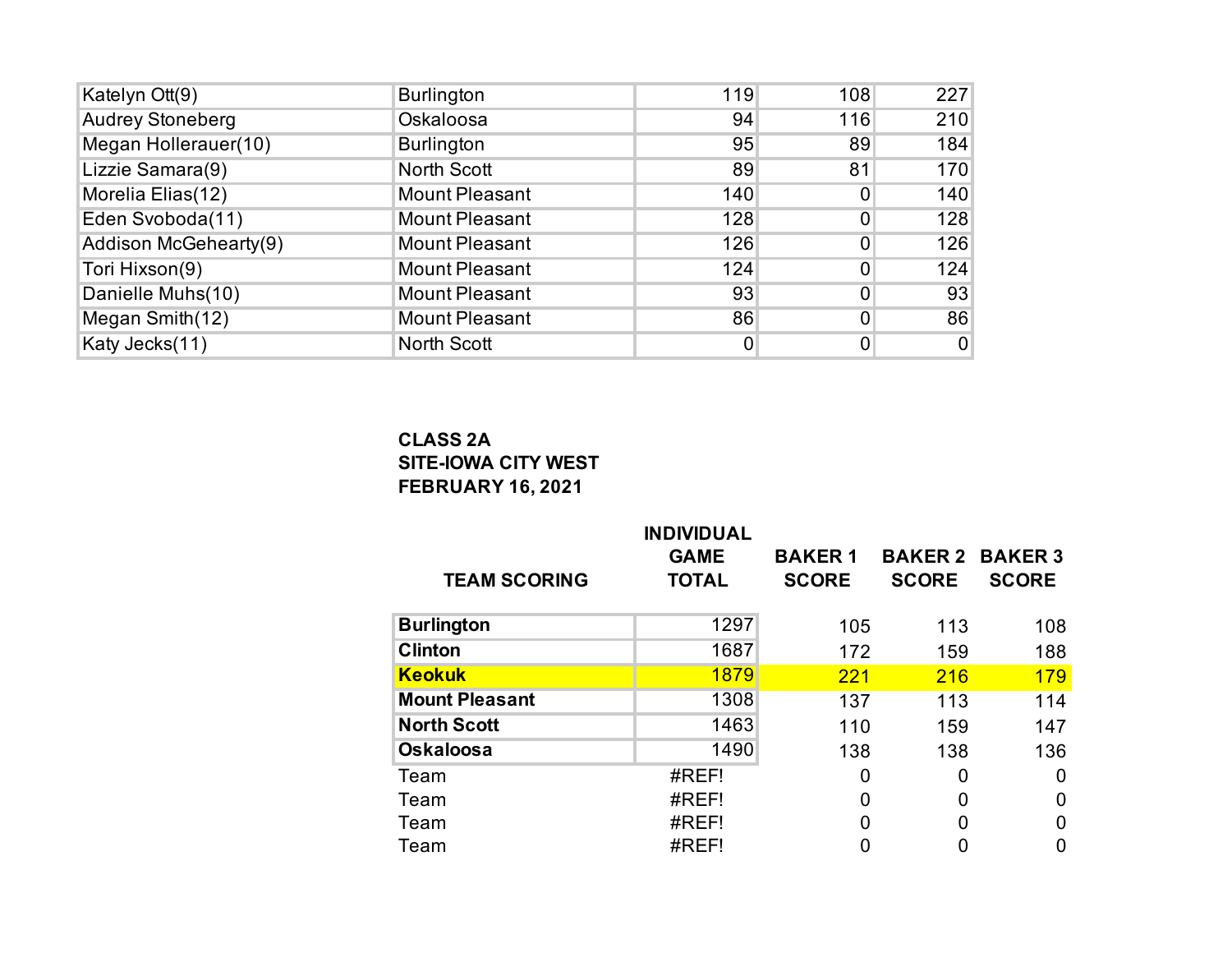| <b>BURLINGTON</b>     |     |     |      |
|-----------------------|-----|-----|------|
| Jadyan Messenger(12)  | 196 | 245 | 441  |
| <b>Rylee Witt</b>     | 185 | 217 | 402  |
| Rachel Moore(10)      | 193 | 200 | 393  |
| Frankie Hansen(12)    | 174 | 205 | 379  |
| Jasmine Saunders(12)  | 166 | 211 | 377  |
| Kelly Caskey(12)      | 149 | 226 | 375  |
| <b>TOTAL</b>          |     |     | 1992 |
| <b>CLINTON</b>        |     |     |      |
| Ana Cunningham(10)    | 135 | 226 | 361  |
| Jaelyn Johnson(10)    | 192 | 157 | 349  |
| <b>Abby Drost</b>     | 172 | 157 | 329  |
| Carmen Taylor(11)     | 149 | 176 | 325  |
| Faith Beadle(12)      | 161 | 162 | 323  |
| Hannah Hartman(11)    | 182 | 140 | 322  |
| <b>TOTAL</b>          |     |     | 1687 |
| <b>KEOKUK</b>         |     |     |      |
| Paige Worrell(12)     | 160 | 159 | 319  |
| Ciara Grinnall(11)    | 151 | 164 | 315  |
| Ana Cunningham(10)    | 149 | 161 | 310  |
| Sidney Pawski(10)     | 168 | 137 | 305  |
| Briley Larson(12)     | 166 | 137 | 303  |
| Kenzie Wilson(11)     | 145 | 147 | 292  |
| <b>TOTAL</b>          |     |     | 1552 |
| <b>MOUNT PLEASANT</b> |     |     |      |
| <b>Kyrsten DeWees</b> | 136 | 135 | 271  |
| Mikayla Ott(10)       | 134 | 125 | 259  |
| Megan Cook(12)        | 128 | 130 | 258  |
| Abby Hunter(12)       | 110 | 143 | 253  |
| <b>Autumn DeRonde</b> | 129 | 122 | 251  |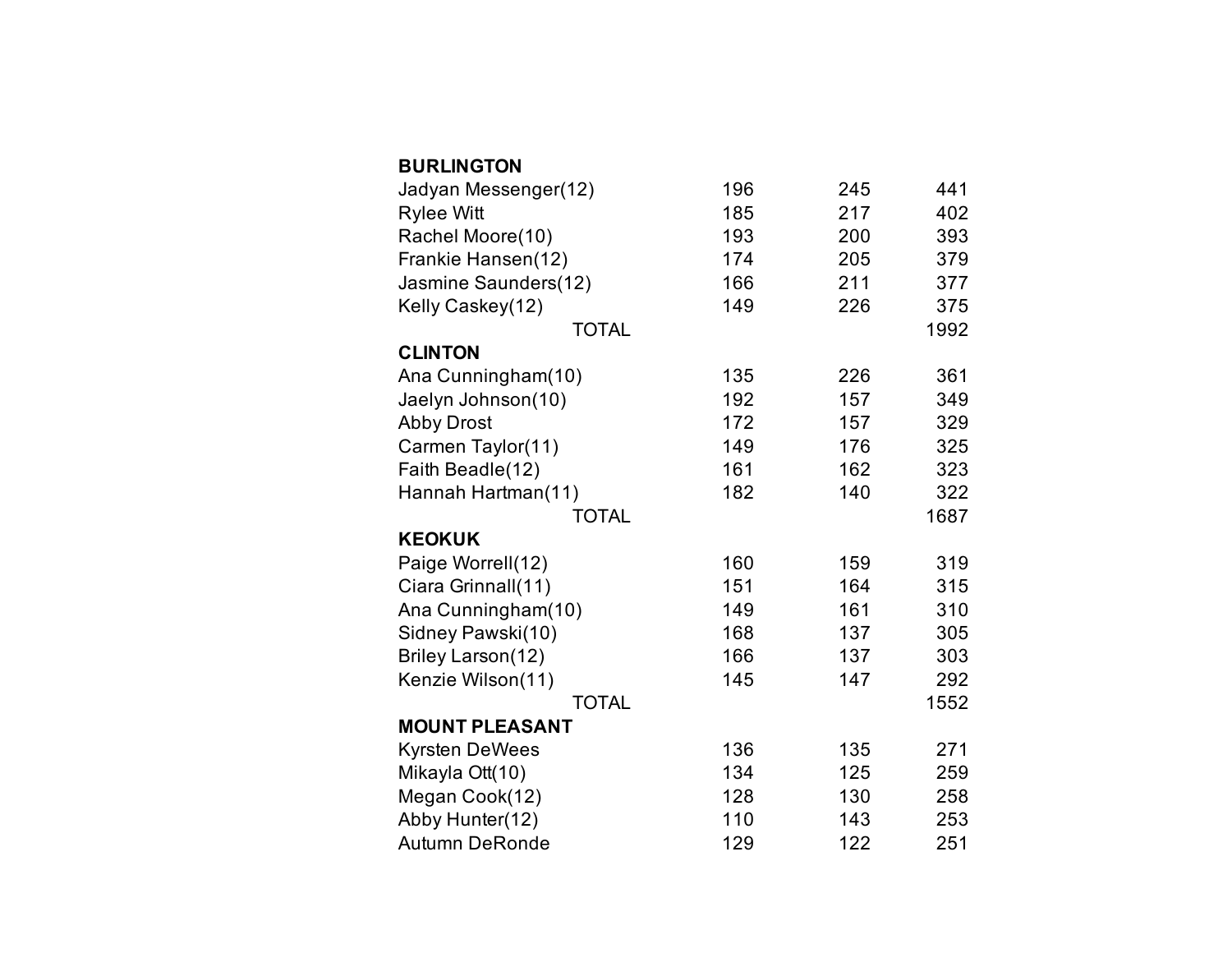| Kaylee Haugen           | 131 | 106 | 237  |
|-------------------------|-----|-----|------|
| <b>TOTAL</b>            |     |     | 1292 |
| <b>NORTH SCOTT</b>      |     |     |      |
| Brynn Casady(12)        | 124 | 109 | 233  |
| Katelyn Ott(9)          | 119 | 108 | 227  |
| <b>Audrey Stoneberg</b> | 94  | 116 | 210  |
| Megan Hollerauer(10)    | 95  | 89  | 184  |
| Lizzie Samara(9)        | 89  | 81  | 170  |
| Morelia Elias(12)       | 140 | 0   | 140  |
| <b>TOTAL</b>            |     |     | 1024 |
| <b>OSKALOOSA</b>        |     |     |      |
| Eden Svoboda(11)        | 128 | 0   | 128  |
| Addison McGehearty(9)   | 126 | 0   | 126  |
| Tori Hixson(9)          | 124 | 0   | 124  |
| Danielle Muhs(10)       | 93  | 0   | 93   |
| Megan Smith(12)         | 86  | 0   | 86   |
| Katy Jecks(11)          | 0   | 0   | 0    |
| TOTAL                   |     |     | 557  |

Team